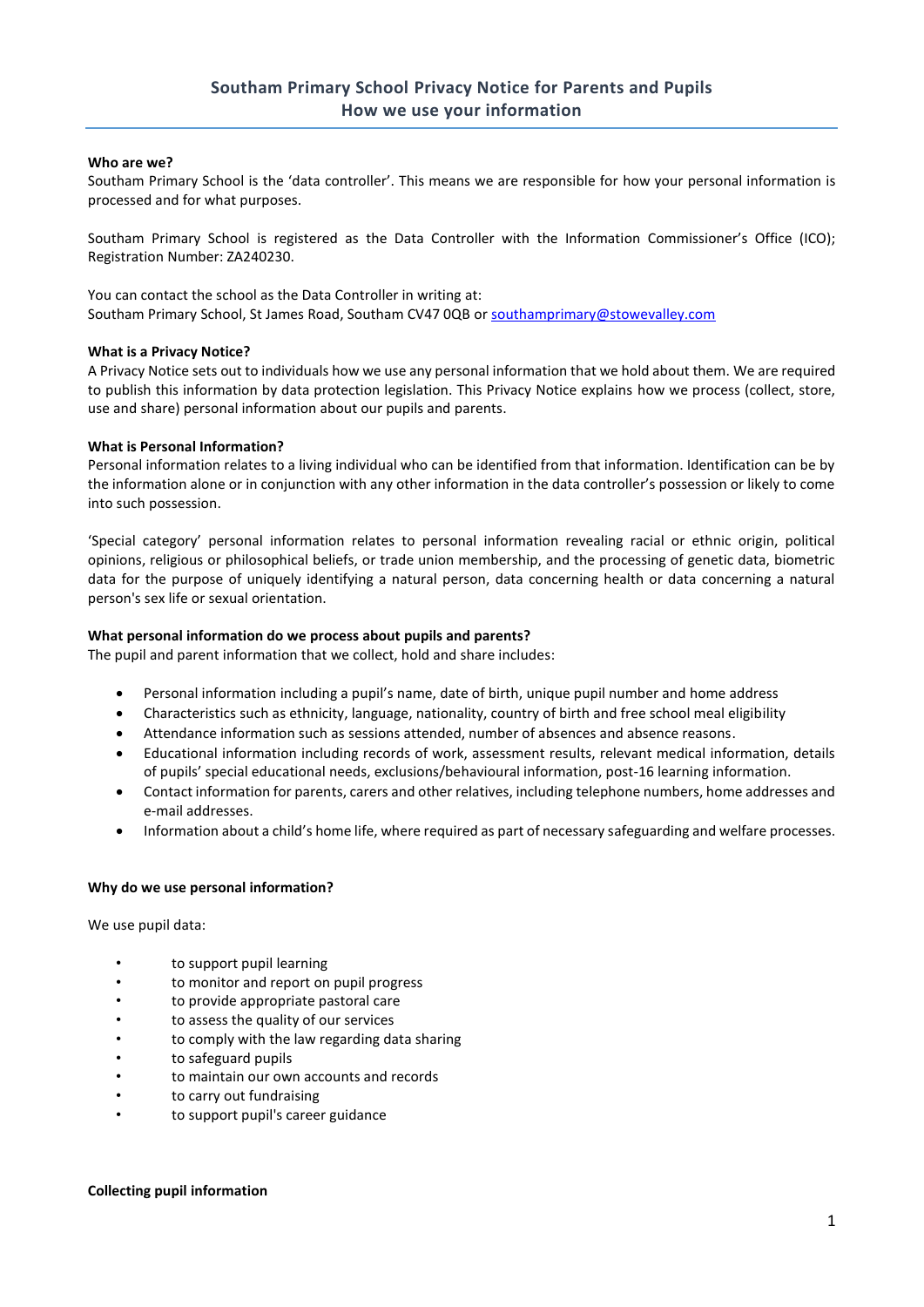Whilst the majority of pupil information you provide to us is mandatory, some of it is provided to us on a voluntary basis. In order to comply with the General Data Protection Regulation, we will inform you whether you are required to provide certain pupil information to us or if you have a choice in this.

# **What are the legal reasons for us to process your personal information?**

We are required to process personal information in accordance with data protection legislation and only do so when the law allows us to. The lawful reasons we have for processing personal information are as follows:

# **1) To comply with the law**

We collect and use general purpose pupil information in order to meet certain legal requirements and legal obligations placed upon the school by law. We therefore are required to this process personal information for such purposes even if you have not consented to us doing so.

Details of the type of processing that we must undertake, the personal data that is processed, the legislation which requires us to do so and who we may share this information with is set out in Table 1.

If you would like a copy of or further information regarding the statutory authorities that underpin our legal obligations, you should contact the school in writing.

# **2) To protect someone's vital interests**

We are able to process personal information when there is an emergency and/or where a person's life is in danger.

Details of the type of processing that we may undertake on this basis and who we may share that information is set out in Table 2.

# **3) With the consent of the individual to whom that information 'belongs'**

Whilst much of the personal information processed is in accordance with a legal requirement, there is some personal information that we can only process when we have your consent to do so. In these circumstances, we will provide you with specific and explicit information regarding the reasons the data is being collected and how the data will be used.

Details of the type of processing that we may undertake on this basis and who we may share that information is set out in Table 3.

# **4) To perform a public task**

It is a day-to-day function of the school to ensure that children receive the education and support they require. Much of this work is not set out directly in any legislation but it is deemed to be necessary in order to ensure that pupils are properly educated and supported

Details of the type of processing that we may undertake on this basis and who we may share that information is set out in Table 4.

In certain circumstances, an individual has the right to object to any processing where it is likely to cause or is causing harm or distress. To exercise this right, individuals should do so by contacting the academy trust to inform them of their reasons for the objection. These reasons should relate to your specific circumstances. Upon receipt of an objection, the academy trust will consider the reasons for the objection and balance this against the legitimate grounds to process data.

# **5) We have a legitimate interest**

Occasionally we have reasons to process information which fall outside of our usual day-to-day school functions. Details of the type of processing that we may undertake on this basis are set out in Table 5.

In certain circumstances an individual has the right to object to any processing where it is likely to cause or is causing harm or distress. To exercise this right, individuals should do so by contacting the academy trust to inform them of their reasons for the objection. These reasons should relate to your specific circumstances. Upon receipt of an objection, the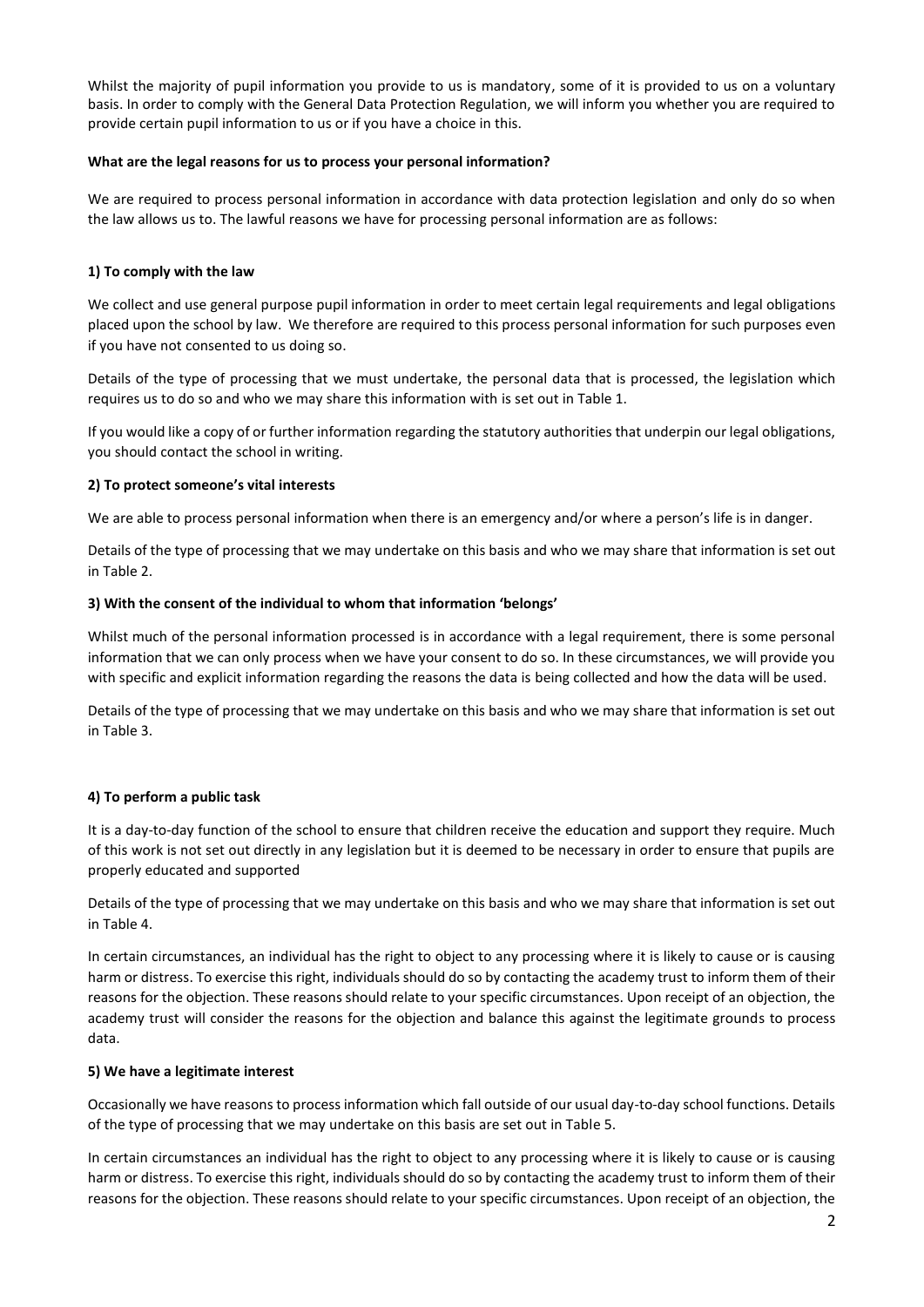academy trust will consider the reasons for the objection and balance this against the legitimate grounds to process data.

#### Special category personal information

In order to process 'special category' data, we must be able to demonstrate how the law allows us to do so. In additional to the lawful reasons above, we must also be satisfied that ONE of the following additional lawful reasons applies:

- 1) Explicit consent of the data subject
- 2) Processing relates to personal data which is manifestly made public by the data subject
- 3) Necessary for establishing, exercising or defending legal claims
- 4) Necessary for reasons of substantial public interest
- 5) Necessary for preventive or occupational medicine, or for reasons of public interest in the area of public health
- 6) Necessary for archiving, historical research or statistical purposes in the public interest

The lawful reasons for each type of special category personal information data that we process is set out in the tables attached.

# **Who might we share your information with?**

We routinely share pupil information with:

- Schools that the pupils attend after leaving us
- Warwickshire LA, our local authority
- the Department for Education (DfE)
- other members of the Stowe Valley Multi Academy Trust
- School and Trust Catering provision within the school(s)
- Education, training, careers and examination bodies
- School staff and boards
- Family, associates and representatives of the person whose personal data we are processing
- NHS and healthcare professionals
- Social and welfare organisations
- Law enforcement organisation and courts
- Current, past or prospective employers
- Voluntary and charitable organisations
- Business associates and other professional advisers
- Suppliers and service providers
- Financial organisations
- Security organisations
- Press and the media
- School trips organisations
- Information management software- SIMs, WONDE
- Education/ classroom APPs/ software- MyOn, Renaissance Learn
- Conferencing software for remote learning- Microsoft Teams, Loom

We do not share information about our pupils or parents unless the law and our policies allow us to do so.

Please refer to the tables for information about what personal information is shared with which specific third parties.

# **Data collection requirements:**

To find out more about the data collection requirements placed on us by the Department for Education (for example; via the school census) go to [https://www.gov.uk/education/data-collection-and-censuses-for-schools.](https://www.gov.uk/education/data-collection-and-censuses-for-schools)

# **Covid-19 – Data Collection Requirements:**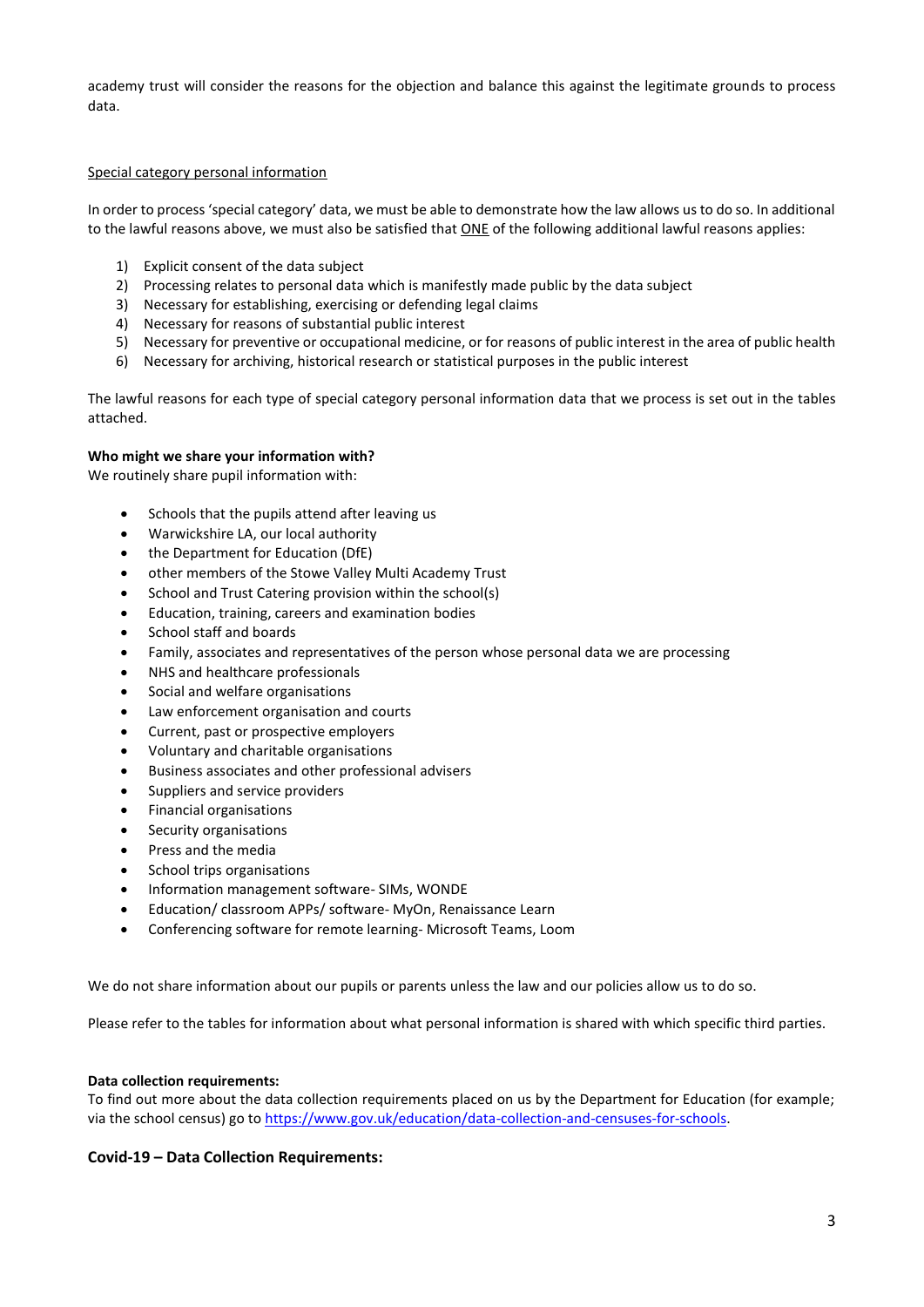It may be necessary for us to share limited information with the Department of Public Health if an individual tests positive for Coronavirus, or if there is a Coronavirus outbreak. This will enable the named agencies to liaise with families to provide advice and support, and to take appropriate steps in responding to an outbreak.

# **What do we do with your information?**

All personal information is held in a manner which is compliant with data protection legislation. Personal information is only processed for the purpose it was collected The school monitors the personal information it processes and will only share personal information with a third party if it has a legal basis to do so (as set out above).

# **How long do we keep your information for?**

In retaining personal information, the school complies with the Retention Schedules provided by the Information Record Management Society. The schedules set out the Statutory Provisions under which the school are required to retain the information.

A copy of those schedules can be located using the following link: <http://irms.org.uk/page/SchoolsToolkit>

# **Transferring data internationally**

Where we transfer personal data to a country or territory outside the European Economic Area, we will do so in accordance with data protection law.

# **What are your rights with respect of your personal information?**

Under data protection law, parents and pupils have the right to request access to information about them that we hold. To make a request for your personal information, or to have access to your child's educational record, contact the School Data Protection Officer at Warwickshire Legal Services via email at [schooldpo@warwickshire.gov.uk](mailto:schooldpo@warwickshire.gov.uk) or alternatively;

School Data Protection Officer Warwickshire Legal Services Warwickshire County Council Shire Hall Market Square Warwick CV34 4RL

# **\*\*Please ensure you specify which school your request relates to.**

**In certain circumstances** where the academy trust processes data for the purposes of legitimate interests or to fulfil their public task, individuals have a right to object to the processing where it is likely to cause, or is causing, harm or distress. When exercising this right, individuals should contact the school/academy trust to inform them of their reasons for their objection. The school/academy trust will consider the reasons for any objection and asses the risk to the individual against the purposes for the processing. In the event the academy trust is unable to comply with an objection, we will ensure we can demonstrate compelling legitimate grounds to continue with the processing.

You also have the right to:

- object to processing of personal data that is likely to cause, or is causing, damage or distress;
- prevent processing for the purpose of direct marketing;
- object to decisions being taken by automated means;
- in certain circumstances, have inaccurate personal data rectified, blocked, erased or destroyed; and
- claim compensation for damages caused by a breach of the Data Protection regulations

If you have a concern about the way we are collecting or using your personal data, you should raise your concern with us in the first instance or directly to the Information Commissioner's Office at <https://ico.org.uk/concerns/>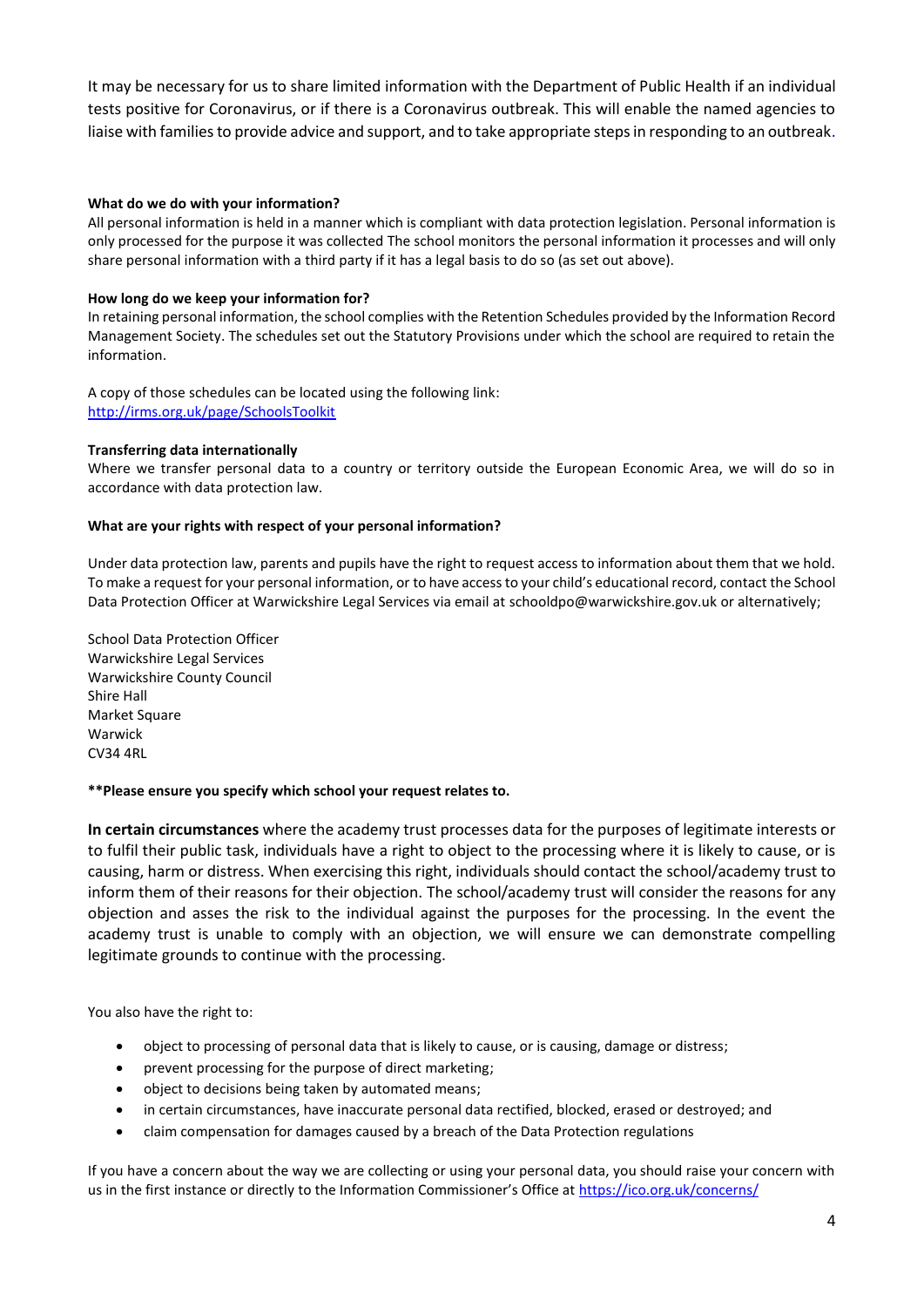# **Review**

The content of this Privacy Notice will be reviewed 8-2-22

**Table 1** – Personal information we are required to process to comply with the law:

| Information                             | Relevant legislation                     | Special Category- | Third Parties with whom we                             | Lawful reason for sharing |
|-----------------------------------------|------------------------------------------|-------------------|--------------------------------------------------------|---------------------------|
| Type                                    |                                          | additional lawful | share the information                                  |                           |
|                                         |                                          | reason            |                                                        |                           |
| Admissions register                     | <b>Education (Pupil</b><br>Registration) |                   | HM Chief Inspector of<br>Education, Stowe Valley Multi | Legal Obligation          |
|                                         | (England)                                |                   | Academy Trust and the Local                            |                           |
|                                         | Regulations 2006                         |                   | Authority                                              |                           |
| Attendance register                     | <b>Education (Pupil</b>                  |                   | HM Chief Inspector of                                  | Legal Obligation          |
|                                         | Registration)                            |                   | Education, Stowe Valley Multi                          |                           |
|                                         | (England)                                |                   | Academy Trust and the Local                            |                           |
|                                         | Regulations 2006                         |                   | Authority                                              |                           |
| Common Transfer                         | <b>Education (Pupil</b>                  |                   | Destination Schools, Stowe                             | Legal Obligation          |
| File                                    | Information)                             |                   | Valley Multi Academy Trust and                         |                           |
|                                         | (England)                                |                   | the Local Authority                                    |                           |
|                                         | Regulations 2005                         |                   |                                                        |                           |
| Curricular record                       | <b>Education (Pupil</b>                  |                   | Destination Schools, Stowe                             | Legal Obligation          |
|                                         | Information)                             |                   | Valley Multi Academy Trust and                         |                           |
|                                         | (England)                                |                   | the Local Authority                                    |                           |
|                                         | Regulations 2005                         |                   |                                                        |                           |
| <b>Educational record</b>               | <b>Education (Pupil</b>                  |                   | Destination Schools, Stowe                             | Legal Obligation          |
|                                         | Information)                             |                   | Valley Multi Academy Trust and                         |                           |
|                                         | (England)                                |                   | the Local Authority                                    |                           |
|                                         | Regulations 2005                         |                   |                                                        |                           |
| <b>Pupil Information</b>                | Education                                |                   | Secretary of State, Destination                        | Legal Obligation          |
|                                         | (Information About                       |                   | Schools, Stowe Valley Multi                            |                           |
|                                         | Individual Pupils)                       |                   | Academy Trust and the Local                            |                           |
|                                         | (England)                                |                   | Authority                                              |                           |
|                                         | Regulations 2013                         |                   |                                                        |                           |
| <b>SEN Report</b>                       | Children and                             |                   | Destination Schools, Stowe                             | Legal Obligation          |
|                                         | Families Act 2014                        |                   | Valley Multi Academy Trust and                         |                           |
| Attendance                              | Education Act 1996,                      |                   | the Local Authority                                    | Legal Obligation          |
| Information                             | section 444                              |                   |                                                        |                           |
| Education                               | Children's Act 1989,                     |                   |                                                        | Legal Obligation          |
| <b>Supervision Orders</b>               | section 36                               |                   |                                                        |                           |
| Exclusion                               | Education Act 1996,                      |                   |                                                        | Legal Obligation          |
|                                         | section 51A                              |                   |                                                        |                           |
|                                         | Education Act 2002,                      |                   |                                                        |                           |
|                                         | section 51A                              |                   |                                                        |                           |
| Information                             | Education Act 2002,                      |                   |                                                        | Legal Obligation          |
| relating to, the                        | section 180                              |                   |                                                        |                           |
| [local authority] or                    |                                          |                   |                                                        |                           |
| any school                              |                                          |                   |                                                        |                           |
| maintained by the                       |                                          |                   |                                                        |                           |
| authority                               |                                          |                   |                                                        |                           |
| Information                             | Education Act 2005,                      |                   |                                                        | Legal Obligation          |
| relating to the                         | section 10                               |                   |                                                        |                           |
| school or provision<br>of education for |                                          |                   |                                                        |                           |
| pupils                                  |                                          |                   |                                                        |                           |
|                                         |                                          |                   |                                                        |                           |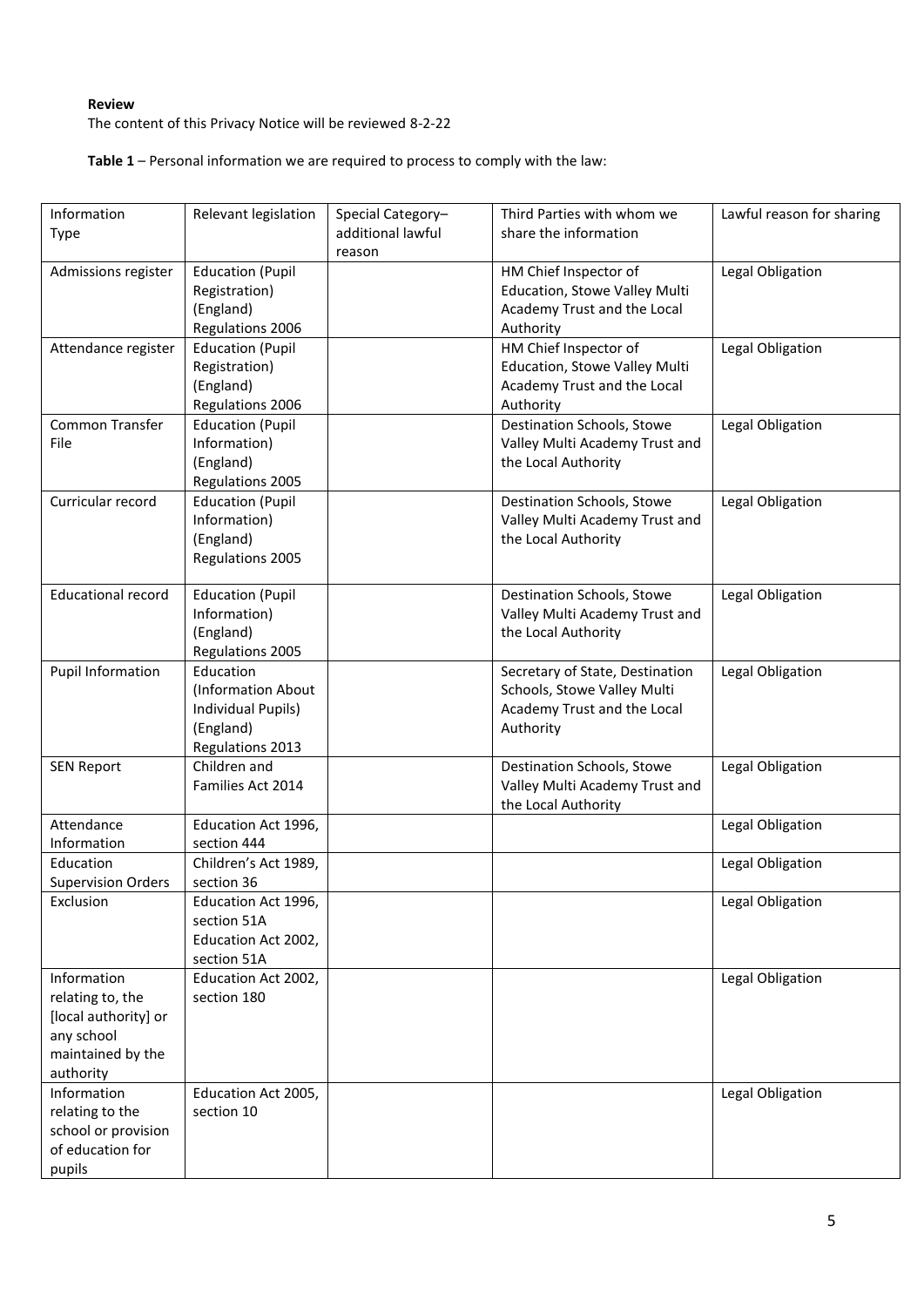| <b>Pupil Information</b>              | Education Act 1996,<br>section 537a<br>Education Act 1996,<br>sections 507B and |                          | Legal Obligation |
|---------------------------------------|---------------------------------------------------------------------------------|--------------------------|------------------|
|                                       | 508A                                                                            |                          |                  |
| Qualifying                            | Education Act 2005,                                                             |                          | Legal Obligation |
| Complaint                             | section 11B                                                                     |                          |                  |
| Safeguarding and<br>promoting welfare | Education Act 2002,<br>section 175                                              |                          | Legal Obligation |
| of pupils                             | Children's Act 1989,                                                            |                          |                  |
|                                       | section 17                                                                      |                          |                  |
|                                       | Children's Act 1989,                                                            |                          |                  |
|                                       | section 47                                                                      |                          |                  |
|                                       | Children's Act 1989,                                                            |                          |                  |
|                                       | section 83                                                                      |                          |                  |
|                                       | Children Act 2004,                                                              |                          |                  |
|                                       | section 11                                                                      |                          |                  |
| School Attendance                     | Education Act 1996,                                                             |                          | Legal Obligation |
| Order                                 | section 437A                                                                    |                          |                  |
|                                       | Education Act 1996,                                                             |                          |                  |
|                                       | section 317                                                                     |                          |                  |
| Suitable Education                    | Education Act 1996,                                                             |                          | Legal Obligation |
|                                       | section 19                                                                      |                          |                  |
|                                       | Education Act 1996,                                                             |                          |                  |
|                                       | section 436A                                                                    |                          |                  |
| <b>CCTV Footage</b>                   |                                                                                 | Police, Courts and Legal | Legal Obligation |
|                                       |                                                                                 | Authorities              |                  |
| Personal                              |                                                                                 | Police, Courts and Legal | Legal Obligation |
| Information                           |                                                                                 | Authorities              |                  |

# **Table 2** – Personal information we are required to process as it is necessary to protect someone's vital interests

| Information               | Special Category -       | Third Parties with whom we share    | Lawful reason for sharing |
|---------------------------|--------------------------|-------------------------------------|---------------------------|
| Type                      | additional lawful reason | the information                     |                           |
| Student Personal Data and |                          | NHS Professionals including Nurses, | Vital Interest            |
| Medical Data              |                          | doctors, paramedics etc.            |                           |
| Student Personal Data and |                          | Trip Organisation bodies            | Vital Interest            |
| Medical Data              |                          |                                     |                           |

**Table 3 -** Personal information we are required to process with the consent of the individual to whom that information 'belongs'

| Information Type     | Special<br>Category      | - Third Parties with whom we share the            | Lawful reason for sharing |
|----------------------|--------------------------|---------------------------------------------------|---------------------------|
|                      | additional lawful reason | information                                       |                           |
| Personal Information | Consent                  | Robinwood Residential                             | Consent                   |
| Personal Information |                          | <b>Warwickshire Music Tuition</b>                 | Consent                   |
| Personal Information |                          | Southam Leisure Centre                            | Consent                   |
| Pupil Images         |                          | 3 <sup>rd</sup><br>Party Photographers, Websites, | Consent                   |
|                      |                          | Social Media accounts and Promotional             |                           |
|                      |                          | materials                                         |                           |